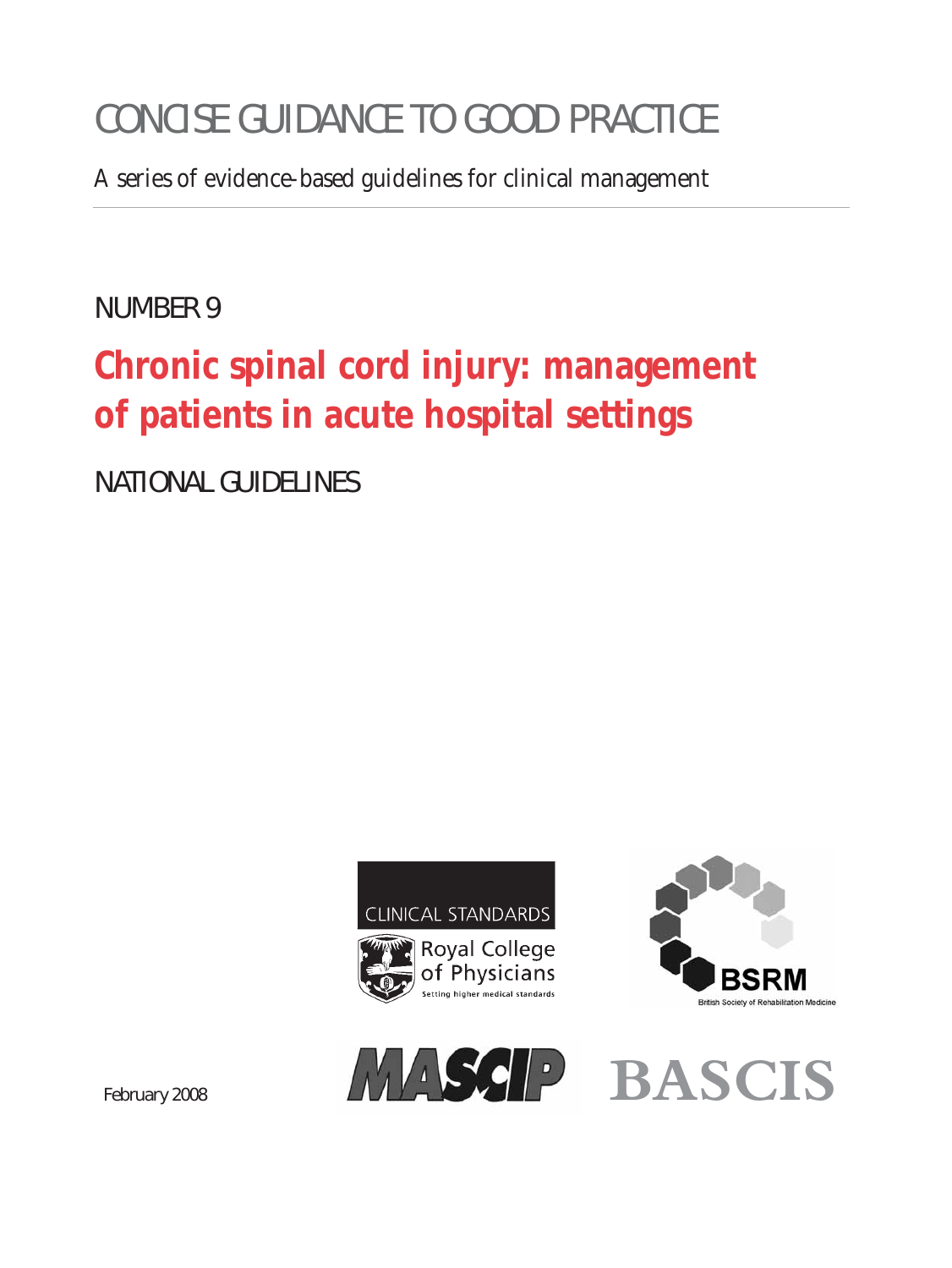### Clinical Standards Department

The aim of the Clinical Standards Department of the Royal College of Physicians is to improve patient care and healthcare provision by setting clinical standards and monitoring their use. We have expertise in the development of evidence-based guidelines and the organisation and reporting of multicentre comparative performance data. The department has three core strategic objectives: to *define* standards around the clinical work of physicians, to *measure* and evaluate the implementation of standards and its impact on patient care and to effectively *implement* these standards.

Our programme involves collaboration with specialist societies, patient groups and national bodies including the National Institute for Health and Clinical Excellence (NICE), the Healthcare Commission and the Health Foundation.

### Concise Guidance to Good Practice series

The concise guidelines in this series are intended to inform those aspects of physicians' clinical practice which may be outside their own specialist area. In many instances, the guidance will also be useful for other clinicians including GPs, and other healthcare professionals.

The guidelines are designed to allow clinicians to make rapid, informed decisions based wherever possible on synthesis of the best available evidence and expert consensus gathered from practising clinicians and service users. A key feature of the series is to provide both recommendations for best practice, and where possible practical tools with which to implement it.

**Series Editors: Lynne Turner-Stokes** FRCP and **Bernard Higgins** FRCP

**Citation**: Royal College of Physicians, British Society of Rehabilitation Medicine, Multidisciplinary Association of Spinal Cord Injury Professionals, British Association of Spinal Cord Injury Specialists, Spinal Injuries Association. *Chronic spinal cord injury: management of patients in acute hospital settings: national guidelines*. Concise Guidance to Good Practice series, No 9. London: RCP, 2008.

**Copyright:** All rights reserved. No part of this publication may be reproduced in any form (including photocopying or storing it in any medium by electronic means and whether or not transiently or incidentally to some other use of this publication) without the written permission of the copyright owner. Applications for the copyright owner's permission should be addressed to the publisher.

**Copyright © 2008 Royal College of Physicians**

### Guideline Development Group

Angela Gall MRCP(UK) and Lynne Turner-Stokes FRCP prepared this guidance on behalf of the multidisciplinary Guideline Development Group convened by the British Society of Rehabilitation Medicine, the Multidisciplinary Association of Spinal Cord Injury Professionals and the British Association of Spinal Cord Injury Specialists in association with the Clinical Standards Department of the Royal College of Physicians. The guidance has been endorsed by the Spinal Cord Injury Association.

#### **Dr Angela Gall**

Consultant in Rehabilitation Medicine, Royal National Orthopaedic Hospital, Stanmore

**Mrs Debbie Horne** Occupational Therapist, Spinal Cord Injury Centre, Middlesbrough

**Professor Paul Kenned**y Professor of Clinical Psychology and Academic Director, University of Oxford

**Professor Lynne Turner-Stokes** Director, Regional Rehabilitation Unit, Northwick Park Hospital

**Mrs Dot Tussler** Physiotherapist, National Spinal Cord Injury Centre, Stoke Mandeville

### Useful sources of information

British Society of Rehabilitation Medicine: [www.bsrm.co.uk](http://www.bsrm.co.uk) 

Multidisciplinary Association of Spinal Cord Injury Professionals: [www.mascip.co.uk](http://www.mascip.co.uk)

British Association of Spinal Cord Injury Specialists:

[www.bascis.pwp.blueyonder.co.uk](http://www.bascis.pwp.blueyonder.co.uk) 

Spinal Injuries Association: [www.spinal.co.uk](http://www.spinal.co.uk)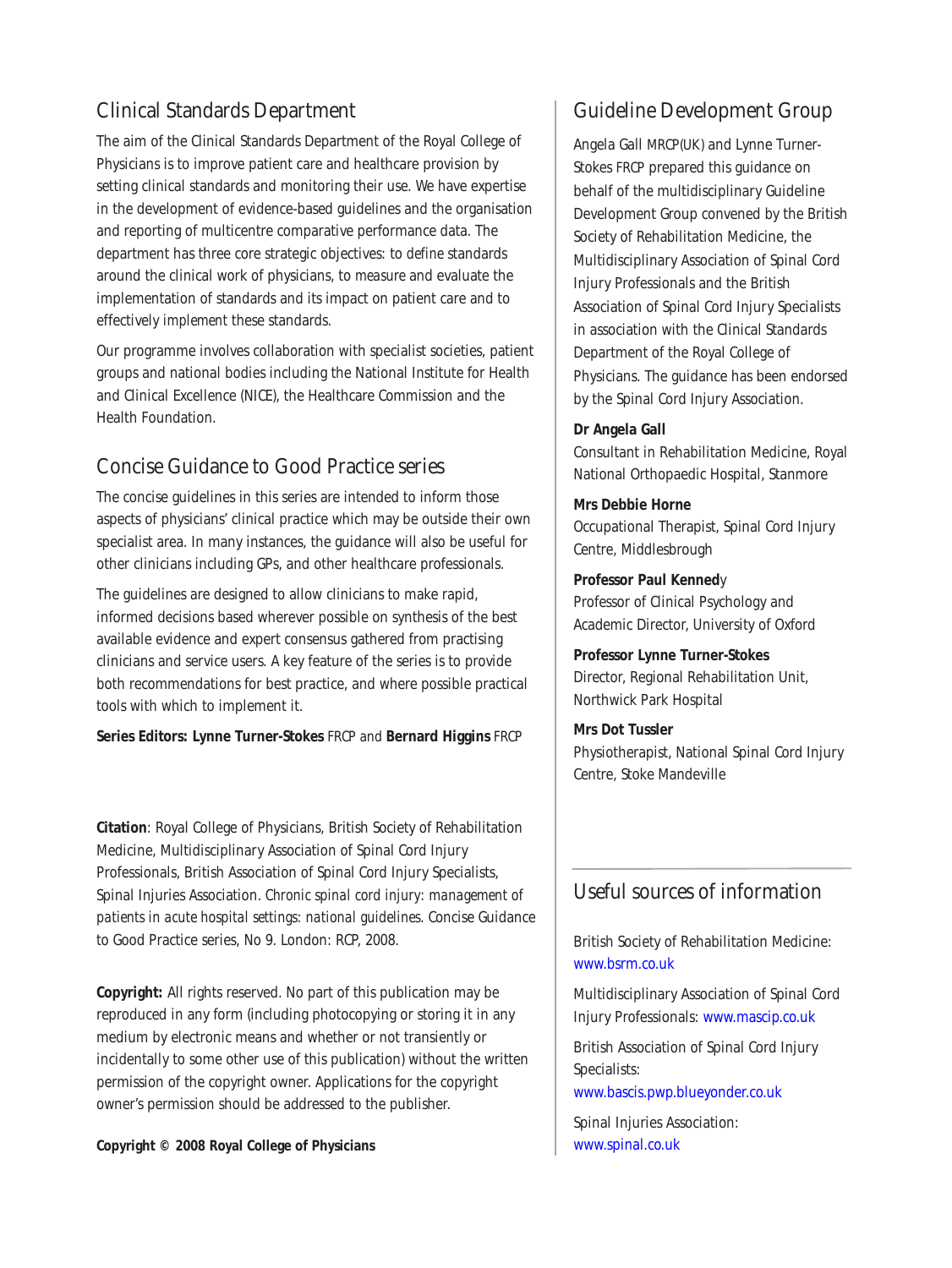## **Contents**

**Guideline Development Group ii**

**Useful sources of information ii**

**Introduction and aim of the guidelines 1**

**[Pathophysiological consequences of SCI](#page-3-0)**

Respiratory **2** Cardiovascular **2**

Neurological **4**

#### **References 4**

**[Further reading 4](#page-5-1)**

#### **THE GUIDELINES**

- [A Staff awareness and training](#page-8-0) **7**
- [B Assessment of patients with spinal cord injury](#page-9-0) **8**
- [C Management of patients with spinal cord injury](#page-10-0) **9**

#### **Appendices**

- [1 Guideline development process](#page-11-0) **10**
- [2 Levels of evidence](#page-12-0) **11**
- [3 Checklist for assessment and management of](#page-13-0)  individuals with established SCI **12**
- [4 Spinal cord injury centres](#page-14-0) **13**

**Royal College of Physicians of London 11 St Andrews Place, London NW1 4LE [www.rcplondon.ac.uk](http://www.rcplondon.ac.uk)**

**Registered Charity No 210508**

**ISBN 978-1-86016-324-1**

Designed and typeset by the Publications Unit of the Royal College of Physicians

Printed in Great Britain by The Lavenham Group Ltd, Suffolk

**Spinal cord injury (SCI) is a life long condition affecting over 40,000 people in the UK. When an individual with established SCI is admitted to hospital for a procedure or because of illness, hospital teams need to manage both the acute condition and the spinal cord injury. These guidelines aim to assist teams in assessing and managing this potentially vulnerable group of people to avoid the common problems of hospital-acquired morbidity. Key steps are:**

- **• an understanding of the common pathophysiological consequences of SCI**
- **• listening to the patient and members of their family who are often expert in managing the condition**
- **• maintaining close contact with the individual's regular team/specialist spinal cord injury centre.**

# Introduction and aim of the guidelines

Traumatic spinal cord injury (SCI) in the UK affects an estimated 10–15 people per million population per yea[r1](#page-5-0) so there are around 40,000 individuals in the UK living with a traumatic SC[I.2](#page-5-0) Most injuries are in young men but the mean age of injury is increasing, including those injured over the age of 60 years. The majority of injuries now result in tetraplegia and are predominantly incomplete injuries. The prevalence of other conditions causing SCI such as inflammatory, neoplastic and infective conditions is currently unknown.

The life expectancy for people with SCI is less than for the general population although it continues to increase. These individuals are therefore at risk from age-related diseases that affect the general population, including cardiovascular disease, infection and malignancies. Also, the multisystem impairments resulting from SCI can lead to several complications, particularly infections, respiratory complications and pressure sores. Those with SCI are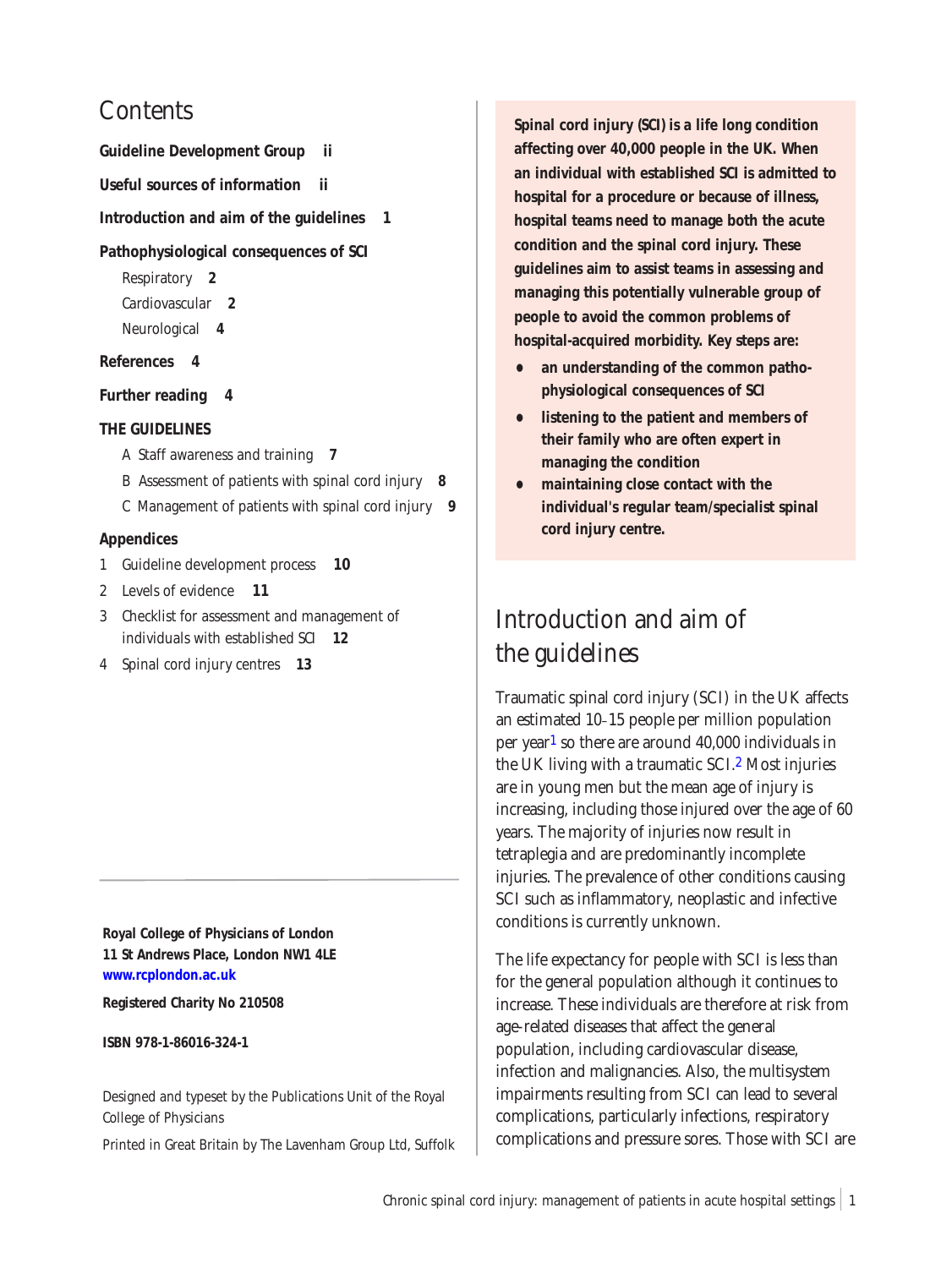<span id="page-3-1"></span><span id="page-3-0"></span>at greater risk of hospital admission every year following their injury compared with the general population.

As a result, general physicians are likely to find themselves caring for individuals with SCI in acute hospital settings. These guidelines aim to assist in their assessment and management to avoid the common problems of hospital-acquired morbidity in this potentially vulnerable group of people. Although the guidance is based on evidence in those with traumatic SCI, much of it will apply to people with non-traumatic causes of SCI. The guideline development process is shown in Appendix 1 [\(p 10\).](#page-11-1)

Lack of pain or touch sensation below the level of the lesion in a person with complete SCI may confound diagnosis, for example a severe lower limb fracture or cellulitis may provoke only a slight sensation of nausea. But perhaps more importantly, complications related to the SCI itself (as opposed to the reason for admission) are very common in hospitals where SCI patients are rarely seen and their specialist needs are not addressed. Many people are maintained on finely tuned management routines, eg pressure sore prevention or bladder/bowel management which, if disturbed, can take weeks to re-establish. Quality Requirement 11 of the National Service Framework for Long-term (Neurological) Condition[s3](#page-5-0) emphasises the importance of listening

#### **Box 1. Typical features of autonomic dysreflexia.**

*Sudden uncontrolled rise in blood pressure, with other signs of sympathetic overactivity:*

- systolic pressures reaching up to 250–300 mmHg
- diastolic pressures reaching up to 200–220 mmHg.

*Other features of autonomic imbalance vary, but may include:* 

- pounding headache
- sweating or shivering
- feelings of anxiety
- chest tightness
- blurred vision
- nasal congestion
- blotchy skin rash or flushed above the level of their spinal injury (due to parasympathetic activity
- cold with goosebumps ('cutis anserina') below the level of injury (due to the sympathetic activity).

to the person and their family, who are often expert in the management of the condition, and of maintaining close contact with the individual's regular team/specialist spinal injuries centre. [\(Appendix 4 l](#page-14-1)ists spinal centres which offer telephone advice.) Finally, many people with SCI need an accessible environment, their usual equipment, eg a wheelchair, and/or nursing staff familiar with SCI, to optimise their management during intercurrent illness.

# Pathophysiological consequences of spinal cord injury

### **Respiratory system**

People with SCI are at risk of chest complications because of a number of factors which include:

- paralysis of ventilatory muscles affecting breathing and coughing capability
- relative bronchoconstriction
- excess secretions due to relative parasympathetic system dominance (from reduced sympathetic function in tetraplegics)
- ventilation/perfusion mismatch from reduced mobility that may exacerbate hypoxia during intercurrent illness.

#### **Cardiovascular system**

In individuals with tetraplegia, symptomatic bradycardia and, of more concern, asystolic cardiac arrest, are well recognised during the acute phase. This is due to the loss of sympathetic activity with preservation of parasympathetic (vagal) activity. Significant bradycardia usually resolves several weeks after injury, but this mechanism can complicate anaesthetic and chest care in chronic tetraplegia, particularly in hypoxia or during suctioning.

In individuals with high spinal cord lesions (above mid-thoracic level (T7)), hypotension (eg 80/50) and low or relatively low pulse rate (eg 40–50 bpm) can be physiologically 'normal' for that level of spinal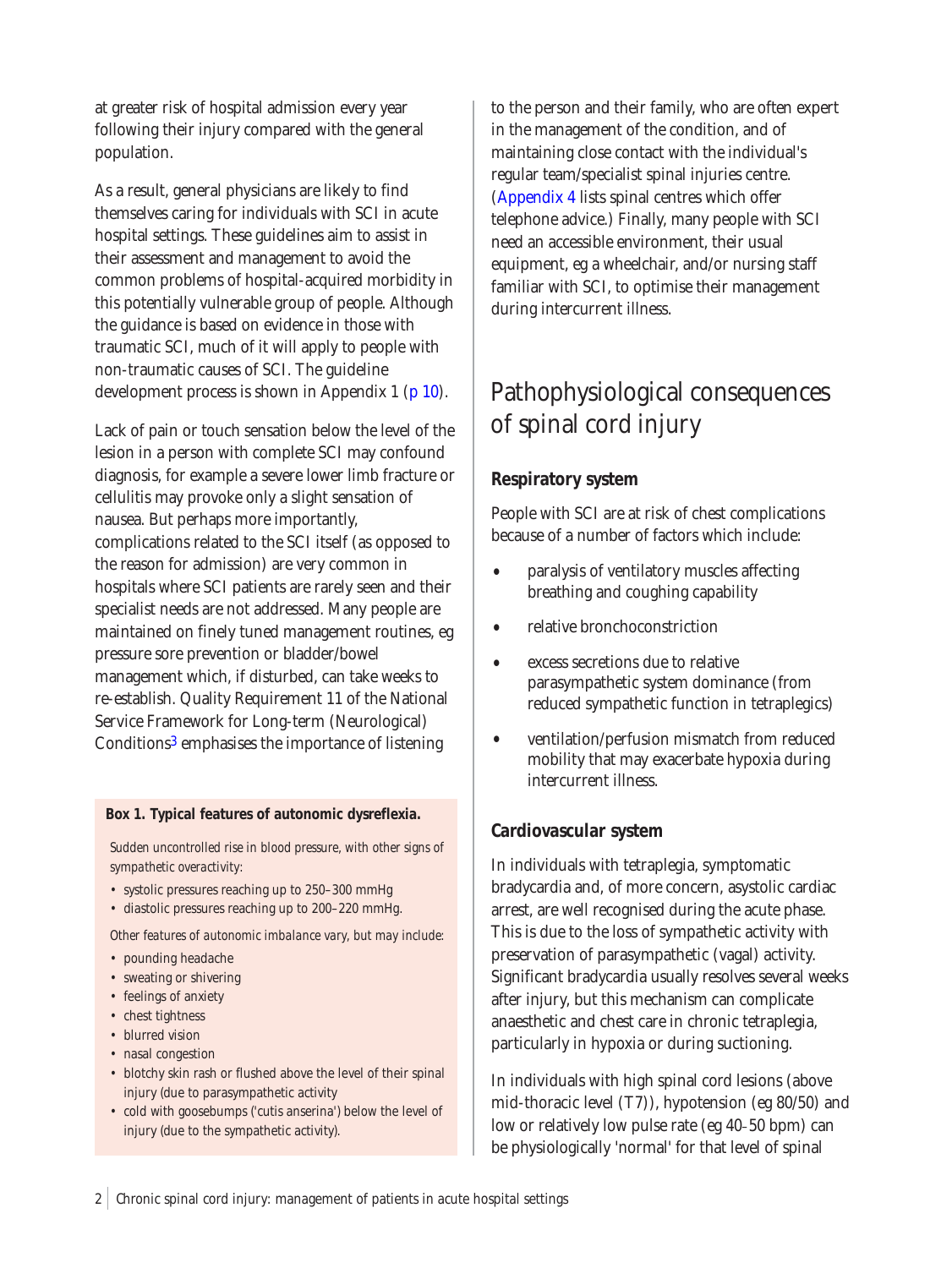<span id="page-4-0"></span>cord lesion and are still compatible with effective tissue perfusion. Hypotension from other causes needs to be distinguished carefully from this picture. Overzealous fluid resuscitation or transfusion can cause pulmonary oedema and increased morbidity/mortality. It is helpful to ascertain individuals' normal resting vital signs before planning intervention.

Individuals with SCI at or above T6 level are at risk of autonomic dysreflexia (AD) – an excessive autonomic response to stimuli below the level of the SCI, such as a blocked catheter or faecal impaction. This is an acute and life-threatening condition which all physicians should be aware of. Typical features are shown in Box 1 ( $p$  2), and a suggested pathway for management is given in Fig 1.

#### **Fig 1. Management of patients with autonomic dysreflexia (AD).**

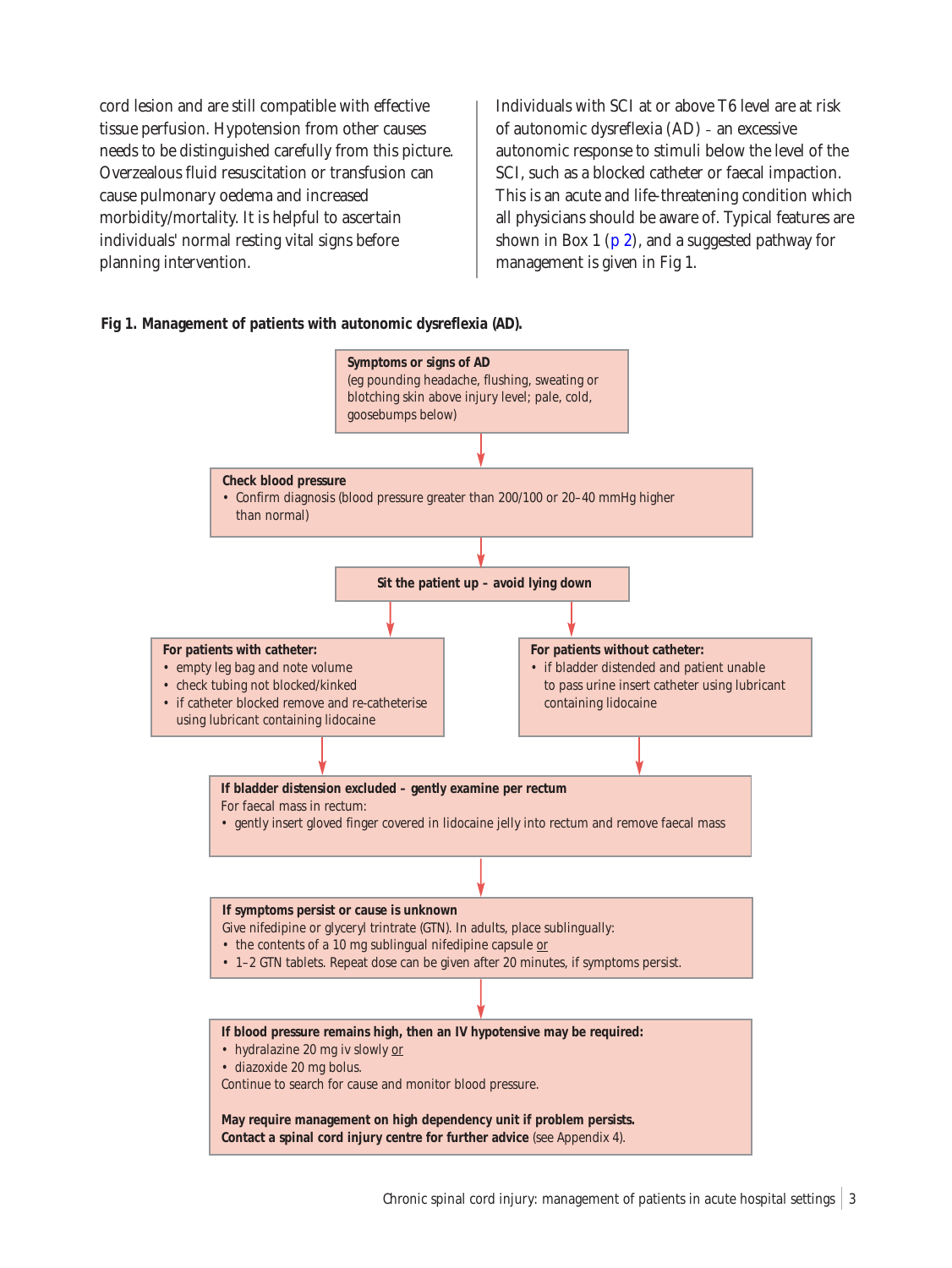### <span id="page-5-1"></span><span id="page-5-0"></span>**Neurological system**

### *Sensation*

Sensory loss will complicate the presentation of acute illness in individuals with SCI as the history will not necessarily include localising symptoms or pain, and localising signs may not be present.

### *Bladder*

The great majority of individuals with SCI also have impairments in bladder function but this will depend on the grade and level of injury. Urinary tract infections are one of the most common complications following spinal cord injury and may require hospitalisation.

The goals of bladder management are to preserve the upper tracts, minimise lower tract complications and be compatible with the individual's lifestyle. In the main, patients are followed up at their spinal cord injury centre and have ongoing assessment of urological needs. Many patients are maintained on intermittent self-catheterisation (ISC) regimens, which may be impossible to maintain during acute illness. In this case, it may be appropriate to pass an indwelling catheter if the admission is short. However, long-term indwelling urethral catheters can lead to complications such as infection or urethral stricture. In the longer term, it is preferable to reestablish them, if possible, on their normal bladder routine, in liaison with their regular team.

A common scenario is the patient with incomplete SCI who has some spontaneous voiding but retains a residual volume which gradually increases: this can eventually lead to complications if not appropriately managed[. Figure 2 s](#page-6-0)hows a decision pathway for basic investigation and referral in this situation.

### *Bowel*

Spinal cord injury has a profound impact on the function of the large bowel and on maintenance of faecal continence. Stool transit through the bowel is slowed, placing individuals at high risk of constipation, especially where morphine or codeinerelated drugs or anticholinergics are used to control

pain or other symptoms in intercurrent illness. Sensory and motor control of the anorectum is impaired and therefore individuals will be unable to feel the need to evacuate the bowel, or control the process of defaecation. Without intervention, individuals will be incontinent of faeces and chronically constipated, with all the secondary complications these imply, including the potential risk of autonomic dysreflexia, in patients with lesions above the level of T5–6. Fig 3  $(p 6)$  provides a flow chart for bowel management.

## References

- 1 Grundy D, Swain A. *ABC of spinal cord injury*, 4th edn. London: BMJ Books, 2002.
- 2 Kennedy P. Spinal cord injuries. In: Bellack AS, Hersen M (eds), *Comprehensive clinical psychology*. London: Elsevier Science, 1998.
- 3 Department of Health. *National Service Framework for Long term Conditions*. London: DH, 2005.

# Further reading

- 1 Consortium for Spinal Cord Medicine. *Acute management of autonomic dysreflexia: individuals with spinal cord injury presenting to health-care facilities*, 2nd edn. Washington: Paralyzed Veterans of America, 2001.\*
- 2 Consortium for Spinal Cord Medicine. *Prevention of thromboembolism in spinal cord injury*, 2nd edn. Washington: Paralyzed Veterans of America, 1999.\*
- 3 Royal College of Nursing. *Pressure ulcer risk assessment and prevention.* Clinical practice guidelines. London: RCN, 2001.
- 4 National Institute for Health and Clinical Excellence. *The prevention and treatment of pressure ulcers.* NICE clinical guideline. London: NICE, 2005
- 5 Consortium for Spinal Cord Medicine. *Pressure ulcer prevention and treatment following spinal cord injury. A clinical practice guideline for healthcare professionals*. Washington: Paralyzed Veterans of America, 2000.\*
- 6 National Patient Safety Agency. *Bowel care for people with established spinal cord lesions.* Patient Safety Information. London: NPSA, 2004.
- 7 Multidisciplinary Association of Spinal Cord Injury Professionals. *National guidelines for bowel management after SCI*. MASCIP, 2004.
- 8 Consortium for Spinal Cord Medicine. *Neurogenic bowel management in adults with spinal cord injury*. Washington: Paralyzed Veterans of America, 1998.\*
- 9 Royal College of Nursing. *Digital rectal examination and manual evacuation of faeces. Guidance for nurses*. London: RCN, 2004.
- 10 Consortium for Spinal Cord Medicine. *Respiratory management following spinal cord injury. A clinical practice guideline for healthcare professionals*. Washington: Paralyzed Veterans of America, 2005.\*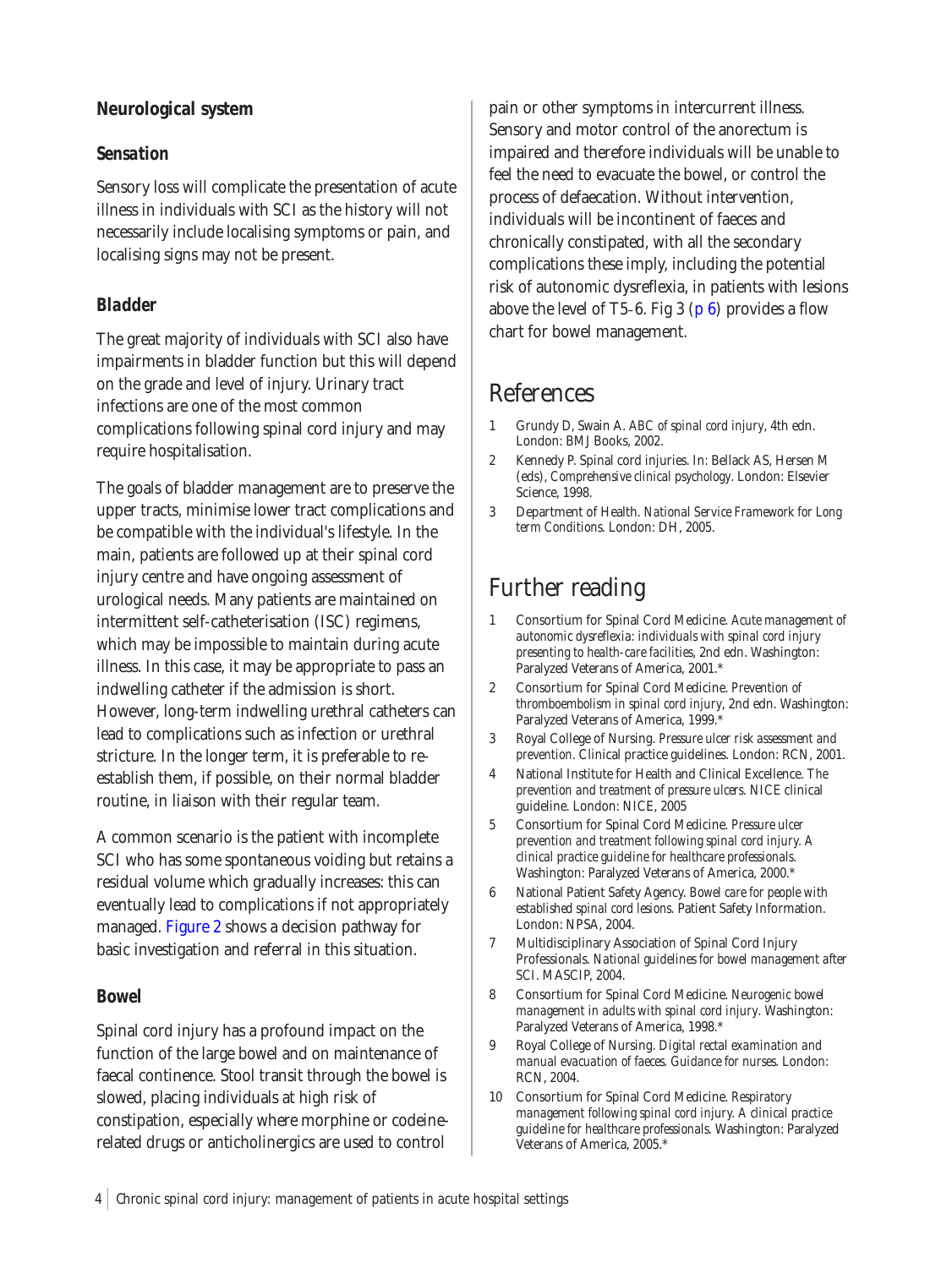- <span id="page-6-0"></span>11 Consortium for Spinal Cord Medicine. *Preservation of upper limb function following spinal cord injury. A clinical practice guideline for healthcare professionals*. Washington: Paralyzed Veterans of America, 2005.\*
- 12 Consortium for Spinal Cord Medicine. *Depression following SCI. A clinical practice guideline for primary care physicians*. Washington: Paralyzed Veterans of America, 1998.\*
- 13 Department of Health. *Discharge from hospital: pathway, process and practice*. London: DH, 2003.
- The guidelines can be downloaded from the website of the Paralyzed Veterans of America [www.pva.org/site/PageServer?pagename=pubs\\_main](http://www.pva.org/site/PageServer?pagename=pubs_main)
- **Fig 2. Bladder management in spinal cord injury patients who void spontaneousy but fail to empty their bladder completely.** UTI=urinary tract infection.

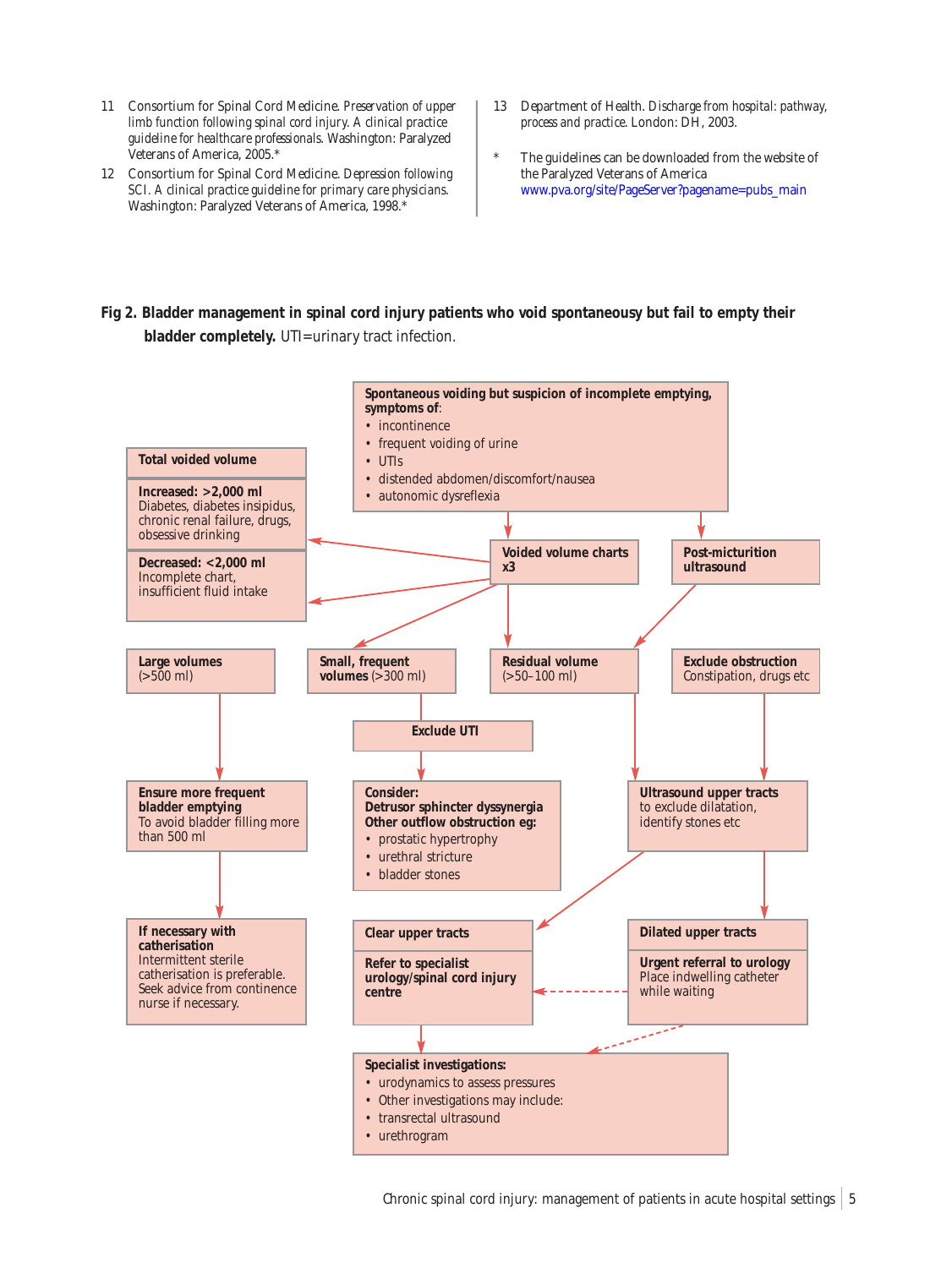#### <span id="page-7-0"></span>**Fig 3. Bowel management for patients with spinal cord injury.**



6 Chronic spinal cord injury: management of patients in acute hospital settings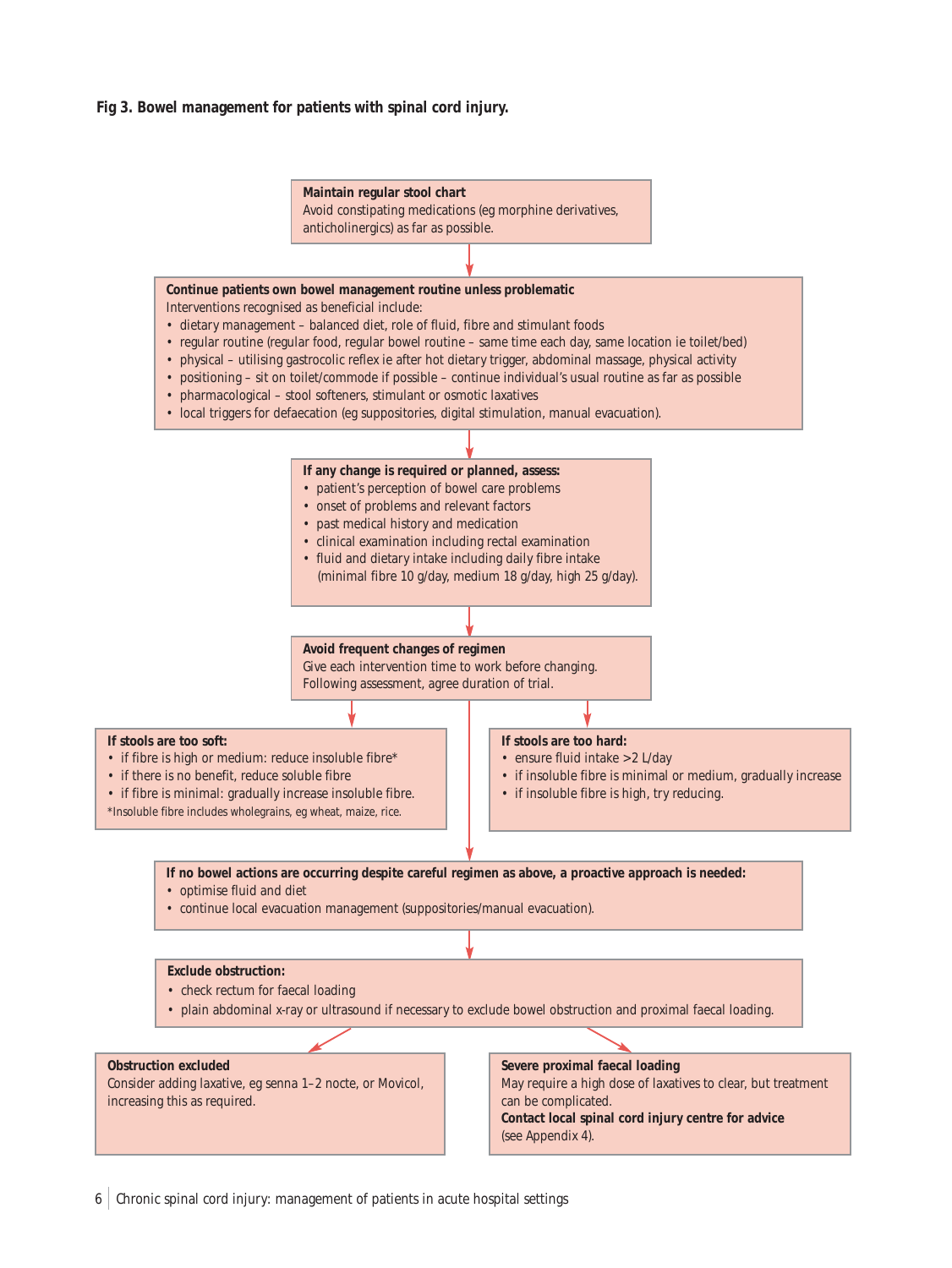### <span id="page-8-0"></span>THE GUIDELINES

#### $Recommendation$

#### **A Staff awareness and training**

| The possibility of the following complications should be considered in any patient with |  |
|-----------------------------------------------------------------------------------------|--|
| established spinal cord injury (SCI) admitted to hospital:                              |  |

- respiratory problems including respiratory failure and infection
- autonomic dysreflexia in lesions at or above T6
- deep vein thrombosis (DVT)
- pressure sores
- inadequate nutrition
- neurological deterioration
- bowel problems including constipation and incontinence
- bladder problems including urinary retention, infection and calculi
- musculoskeletal problems including pain, injury and contractures
- depression, anxiety and other mood disturbance.

#### **2 Specific staff training**

#### **In particular, all nursing and medical staff should have specific training in the recognition C of symptoms and management of:**

- 
- secondary musculoskeletal pain, injury and contracture including prevention and management of spasticity
- autonomic dysreflexia (AD)
- bladder management techniques including
- clean intermittent catheterisation
- bowel management techniques
	- appropriate use of suppositories, enemas and laxatives
	- digital stimulation and manual evacuation

*Staff should be aware that some patients are dependent on manual evacuation for their bowel care.*  Failure to provide this may result in constipation and risk of serious complications, including bowel *obstruction and autonomic dysreflexia.*

emotional disturbance.

*Continued overleaf*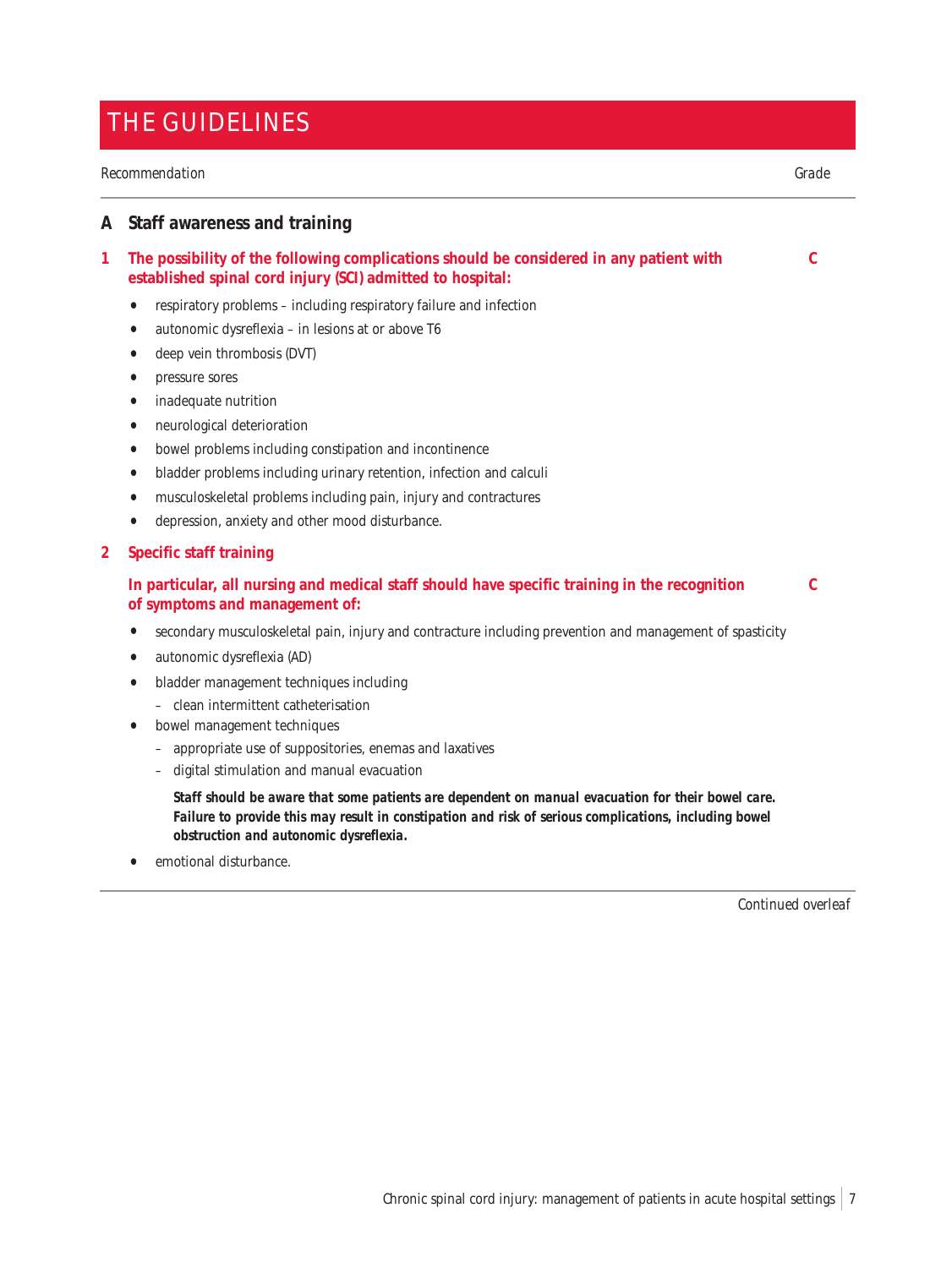### <span id="page-9-0"></span>THE GUIDELINES

#### *Recommendation Grade*

#### **B Assessment of patients with SCI**

#### **1 Initial assessment of all patients on admission should include the following: C**

- respiratory assessment: full history and examination including baseline:
	- pulse, respiratory rate, and temperature
	- oximetry
	- vital capacity (VC) and forced expiratory volume (FEV)1 (if possible)
- for perioperative patients, or other increased risk of chest pathology: – arterial blood gases and chest x-rays
- skin and pressure ulcer risk assessment:
	- with grading of any existing ulcers
- baseline calf and thigh measurements to allow early detection of DVT
- urinary assessment including:
	- review of voiding method and pattern
	- 24-hour voided volume chart
	- post-void residual volume (by catheter or bladder scan), if voiding on urge or by reflex
	- urinary microscopy and culture, if symptoms or signs of local or systemic infection
- assessment of bowel care needs:
	- plan of management developed within 24 hours of admission
- nutritional assessment including:
	- dietary intake
	- weight and biochemistry (albumin, haemoglobin, haematinics).
- full neurological assessment as soon as possible to identify patient's baseline, thereby ensuring early detection of any deterioration
- musculoskeletal assessment including spasticity assessment, assessment of joint range of movement and pain.
- psychiatric history including screening for depression. Use of at least two questions:
	- 'During the last month, have you often been bothered by feeling down, depressed or hopeless?'
	- 'During the last month, have you often been bothered by having little interest or pleasure in doing things?'

#### **2 Regular assessments thereafter should include the following: C**

daily assessment of:

- calf and thigh measurements to allow early detection of DVT
- skin and pressure areas

frequent assessment, as appropriate, of:

- respiratory function including:
	- symptom check and examination
	- pulse, respiratory rate, temperature
	- oximetry, VC and FEV1 (if unstable or at risk)
	- bowel function, including:
		- stool consistency
		- frequency of bowel action and interventions
- neurological impairments, if there is concern that this is changing.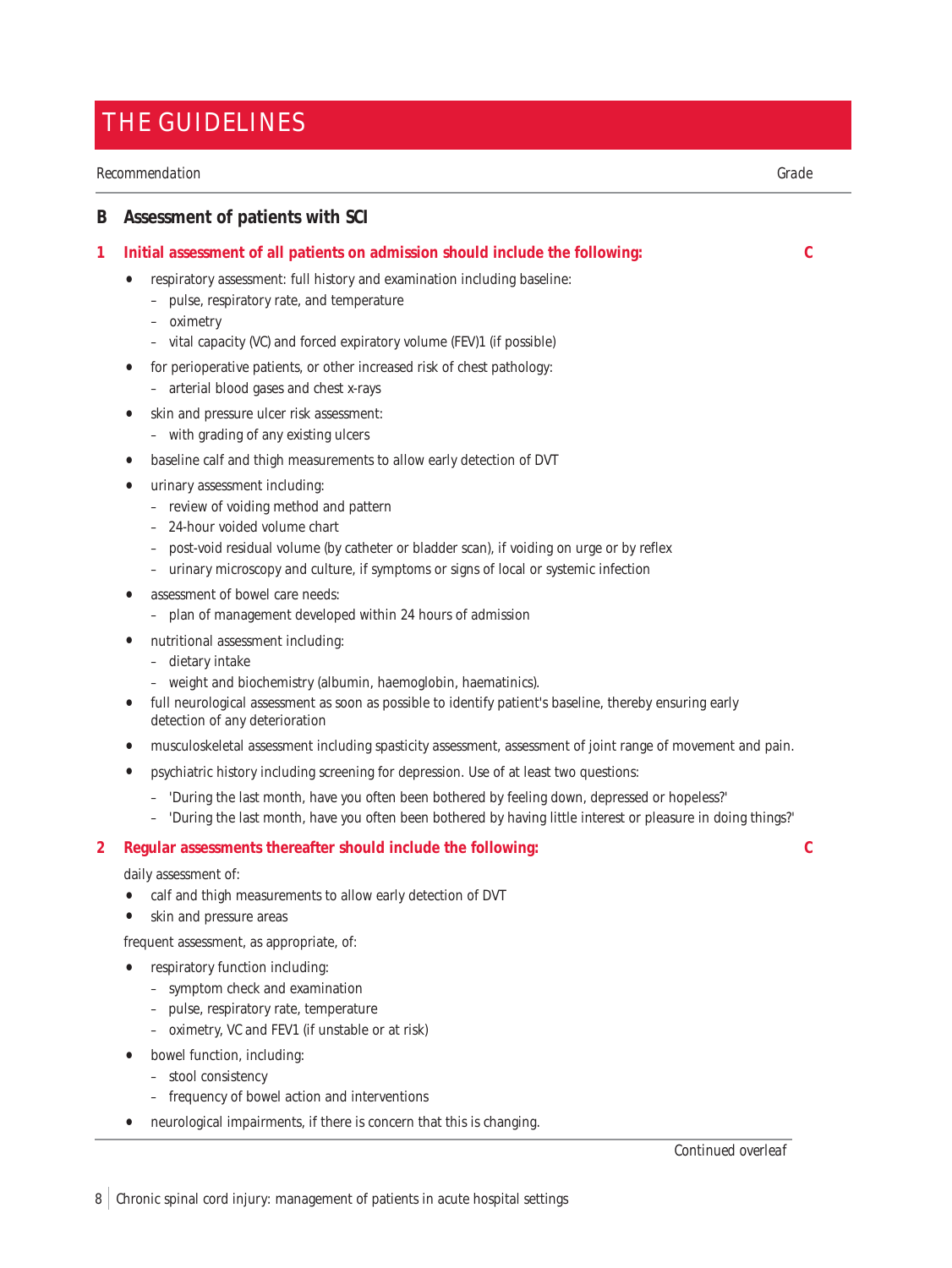### <span id="page-10-0"></span>THE GUIDELINES

#### *Recommendation Grade*

#### **C Management of patients with SCI**

#### **1 All patients with SCI admitted to hospital should: C**

be discussed (following their consent) with their spinal cord injury centre for information and advice as indicated (se[e Appendix 4 f](#page-14-0)or details of centres)

have a written care plan which includes:

- management of autonomic dysreflexia for patients at risk (T5–6 or above) see Fig 1 [\(p 3\).](#page-4-0)
- respiratory management to prevent or treat chest complications, developed in conjunction with a chest or neurophysiotherapist. This may include:
	- clearing of airway secretions: assisted coughing, suctioning (be aware of the risk of bradycardia induced by suction)
	- re-expansion of affected lung including deep breathing, positioning, IPPV, BiPAP, bronchoscopy with lavage and medications
- commencing thromboembolic prophylaxis if immobilised with bed rest or admitted for medical illness or surgery (as per hospital policy) including:
	- thromboembolism deterrent (TED) stockings unless contraindicated
	- $-$  low molecular weight heparin\*
- preventative measures to avoid pressure sores, or full pressure relief in the presence of existing ulcers
- adequate nutrition provided to meet individual needs including calories, protein, micronutrients and fluids.
- aggressive nutritional support if:
	- dietary intake is inadequate, or the individual is nutritionally compromised
- continuation of normal bowel management programme, unless there is reason to change, including
	- diet, use of laxatives and bowel stimulants
	- digital stimulation and manual evacuation as required
- continuation of normal bladder management programme, unless there is reason to change. If an indwelling urethral catheter has been necessary during the admission it should be removed as soon as is possible and the patient's usual bladder care regimen re-established
- management of spasticity and avoidance of secondary musculoskeletal complications including:
	- splinting, stretching and passive movement, if appropriate
	- regular standing programme, if appropriate.

#### **2 All patients with SCI admitted to hospital should have appropriate discharge planning involving: C**

- the patient and their family
- relevant members of the multidisciplinary team
- direct contact with the community care team (eg GP, district nurse, community rehabilitation professionals) before discharge.

The following should be in place before discharge:

- all required arrangements for transport, care and equipment needs etc
- full reports from all professionals involved with their care
- appropriate transport arrangements made for any future outpatient or review appointments.

IPPV = intermittent positive pressure ventilation; BiPAP = bi-phasic positive airway pressure.

<sup>\*</sup> Patients with established SCI do not require long-term thromboprophylaxis unless there is a history of thromboembolic disease. Therefore normal prophylaxis should be given for the illness/procedure, according to local policy and can be stopped as usual when the patient is medically well.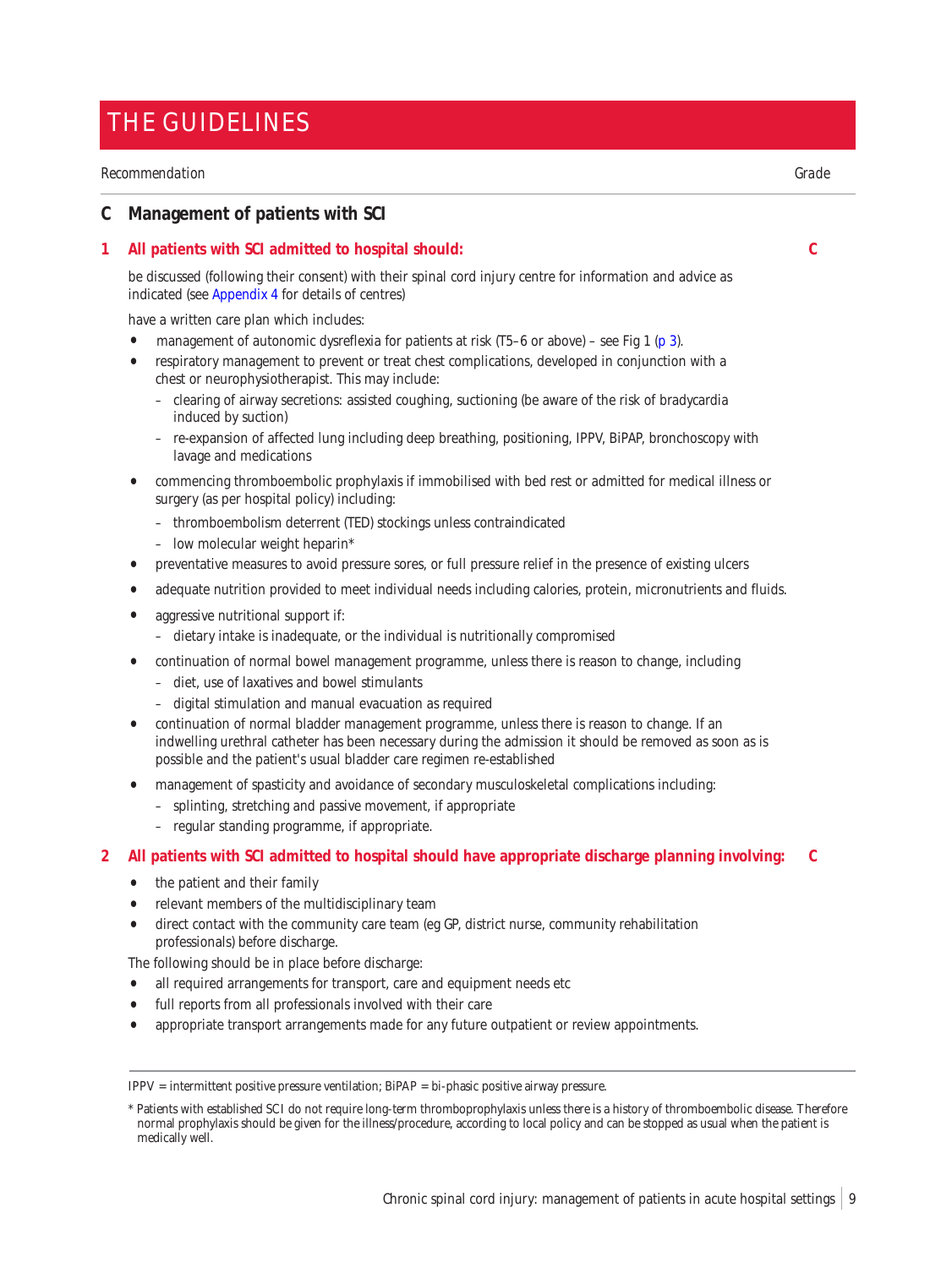# <span id="page-11-1"></span><span id="page-11-0"></span>Appendix 1. Guideline development process

| Scope and purpose                            |                                                                                                                                                                                                                                                                                                                                                                                                                                                                                                   |  |  |
|----------------------------------------------|---------------------------------------------------------------------------------------------------------------------------------------------------------------------------------------------------------------------------------------------------------------------------------------------------------------------------------------------------------------------------------------------------------------------------------------------------------------------------------------------------|--|--|
| Overall objective of<br>the guidelines       | To highlight the important aspects in the assessment and management of individuals with chronic.<br>spinal cord injury (SCI).                                                                                                                                                                                                                                                                                                                                                                     |  |  |
| The patient group<br>covered                 | Adults with established SCI who present in an acute hospital setting with a related or<br>unrelated condition. These guidelines do not address the management of acute SCI.                                                                                                                                                                                                                                                                                                                       |  |  |
| Target audience                              | General physicians and other clinicians involved in the management of adults with SCI when they<br>are admitted to an acute hospital setting.                                                                                                                                                                                                                                                                                                                                                     |  |  |
| Clinical areas covered                       | General assessment of adults with SCI when admitted to hospital with related or unrelated<br>condition. General management principles for adults with SCI when admitted to hospital with<br>related or unrelated condition.                                                                                                                                                                                                                                                                       |  |  |
| Stakeholder involvement                      |                                                                                                                                                                                                                                                                                                                                                                                                                                                                                                   |  |  |
| The Guideline<br>Development Group           | A multidisciplinary group representing: physicians and surgeons practising in spinal cord injury<br>management, physiotherapy, occupational therapy, nursing, psychology and users.                                                                                                                                                                                                                                                                                                               |  |  |
| Funding                                      | Funding was kindly provided by the British Society of Rehabilitation Medicine.                                                                                                                                                                                                                                                                                                                                                                                                                    |  |  |
| Conflicts of interest                        | None declared                                                                                                                                                                                                                                                                                                                                                                                                                                                                                     |  |  |
| <b>Rigour of development</b>                 |                                                                                                                                                                                                                                                                                                                                                                                                                                                                                                   |  |  |
| Evidence gathering                           | Evidence for this guideline was provided by review of Cochrane Library, Medline, Embase and other<br>guidelines up to September 2006.                                                                                                                                                                                                                                                                                                                                                             |  |  |
| Review process                               | The evidence was evaluated by members of the GDG.                                                                                                                                                                                                                                                                                                                                                                                                                                                 |  |  |
| Link between evidence<br>and recommendations | The system used to grade evidence and guidance recommendations is adapted from that published<br>by the Royal College of Physicians (see Appendix 2).                                                                                                                                                                                                                                                                                                                                             |  |  |
| Piloting and peer review                     | Not yet piloted although it has been reviewed by stakeholder groups.                                                                                                                                                                                                                                                                                                                                                                                                                              |  |  |
| Implementation                               |                                                                                                                                                                                                                                                                                                                                                                                                                                                                                                   |  |  |
| Tools for application                        | This guideline will be made available to hospital clinicians through the Publications Department of<br>the Royal College of Physicians and will appear on the websites of the British Society of<br>Rehabilitation Medicine (www.bsrm.co.uk), the Multidisciplinary Association of Spinal Cord Injury<br>Professionals (www.mascip.co.uk), the British Association of Spinal Cord Injury Specialists<br>(www.bascis.pwp.blueyonder.co.uk) and the Spinal Injuries Association (www.spinal.co.uk). |  |  |
| Plans for update                             | The guidelines will be reviewed in 2012.                                                                                                                                                                                                                                                                                                                                                                                                                                                          |  |  |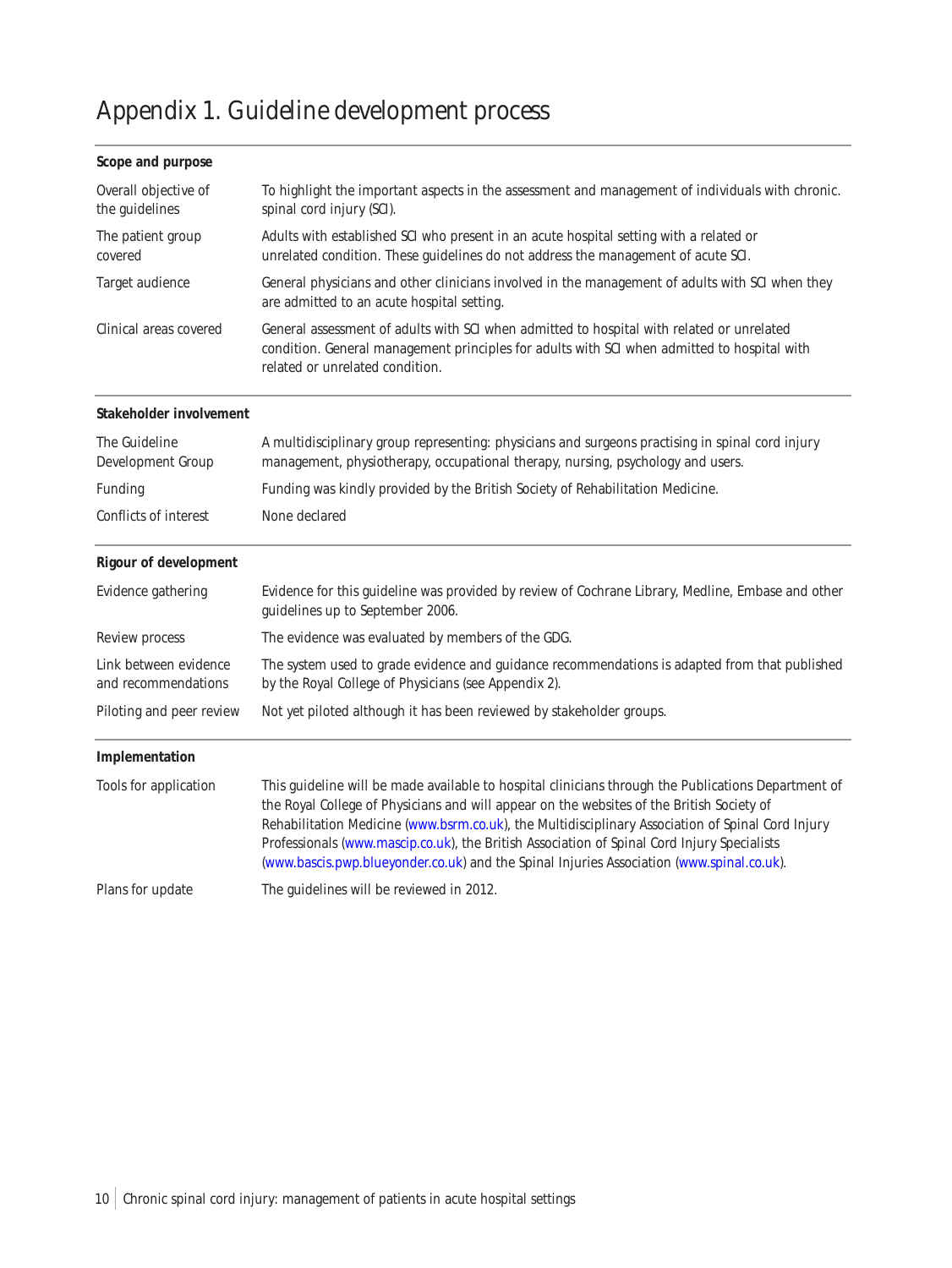# <span id="page-12-0"></span>Appendix 2. Levels of evidence

| Level          | Type of evidence                                                                                           | <b>Grade of recommendation</b> |   |
|----------------|------------------------------------------------------------------------------------------------------------|--------------------------------|---|
| IA             | Meta-analysis of randomised clinical trials or inception cohort studies                                    |                                | A |
| <b>IB</b>      | At least 1 randomised clinical trial or well designed cohort study with good follow-up                     |                                |   |
| 11A            | At least 1 well designed controlled study without randomisation or a meta-analysis of case control studies |                                | B |
| 11B            | At least one study with quasi experimental design or case-control study                                    |                                | B |
| $\mathbf{III}$ | At least 1 non-experimental study (eg descriptive study)                                                   |                                |   |
| IV             | Expert committee reports or reports by recognised authorities                                              |                                |   |
|                |                                                                                                            |                                |   |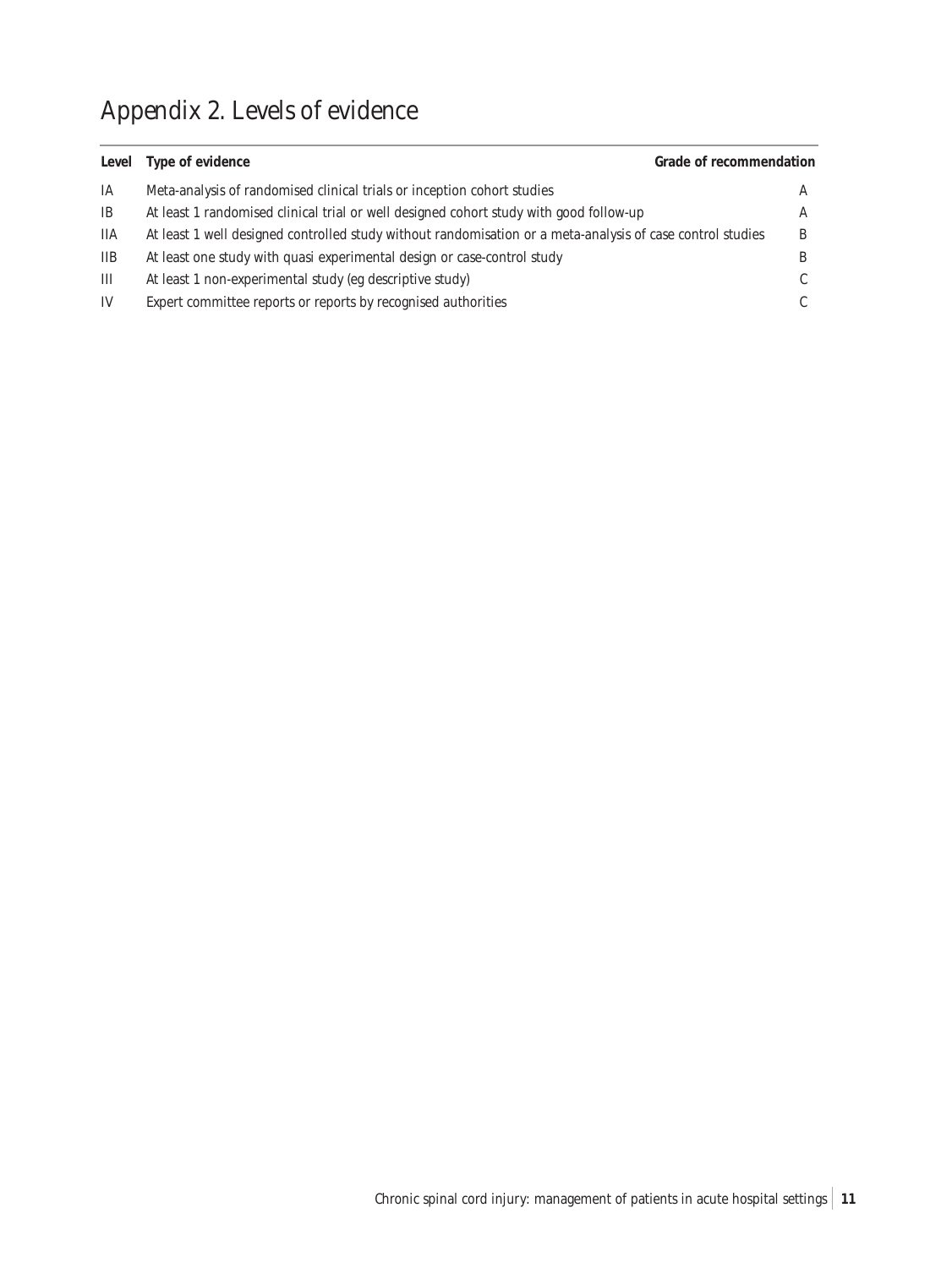# <span id="page-13-0"></span>Appendix 3. Checklist for assessment and management of individuals with established spinal cord injury

|                                                                | No | Yes | Date | Signature |
|----------------------------------------------------------------|----|-----|------|-----------|
| Care plan for autonomic dysreflexia                            |    |     |      |           |
| Respiratory assessment and management plan                     |    |     |      |           |
| Thromboembolic prophylaxis:                                    |    |     |      |           |
| thromboembolic deterrent stockings                             |    |     |      |           |
| low molecular weight heparin<br>$\bullet$                      |    |     |      |           |
| Skin assessment and pressure sore prevention strategy in place |    |     |      |           |
| Nutritional assessment and management plan                     |    |     |      |           |
| Bowel assessment and management plan                           |    |     |      |           |
| Bladder assessment and management plan                         |    |     |      |           |
| Neurological assessment                                        |    |     |      |           |
| Musculoskeletal assessment and management plan                 |    |     |      |           |
| Depression screening questions and follow-up as required       |    |     |      |           |
| Discharge planning:                                            |    |     |      |           |
| care arrangements for discharge                                |    |     |      |           |
| GP and community nursing informed                              |    |     |      |           |
| discharge reports                                              |    |     |      |           |

Telephone advice is available from spinal cord injury centres. Local specialist neurorehabilitation teams can also often offer useful practical support 'on the ground'.